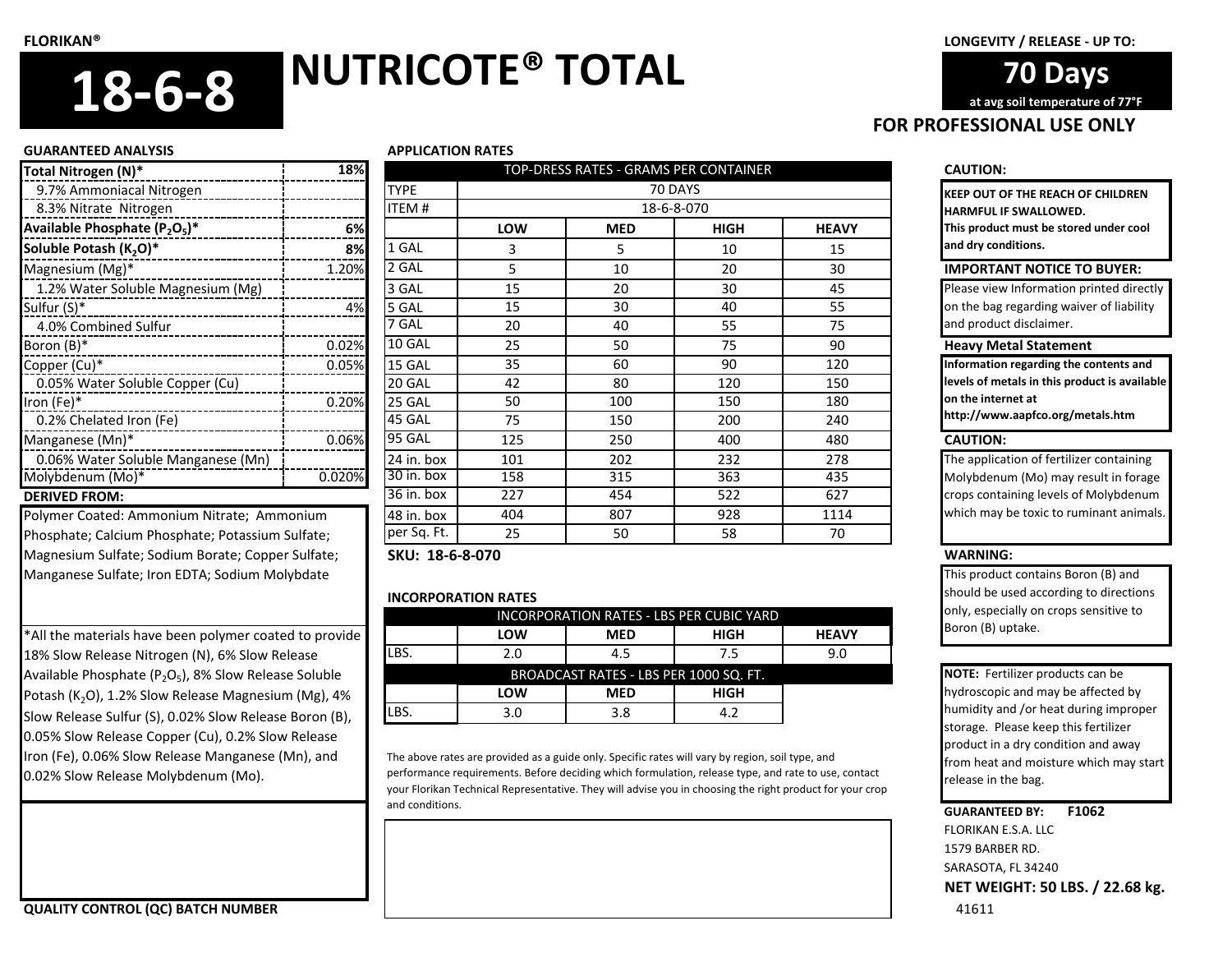

## **GUARANTEED ANALYSIS APPLICATION RATES**

## 9.7% Ammoniacal Nitrogen 8.3% Nitrate Nitrogen **Available Phosphate (P2O<sup>5</sup> )\* 6% Soluble Potash (K<sub>2</sub>O)\* 1 GALL 8%** 1.2% Water Soluble Magnesium (Mg)  $\mathsf{Sulfur}\left(\mathsf{S}\right)^{\mathsf{*}}$  4% Boron (B) $^*$  Galaxies 7 Galaxies 7 Galaxies 7 Galaxies 7 Galaxies 7 Galaxies 7 Galaxies 7 Galaxies 7 Galaxies 7 Galaxies 7 Galaxies 7 Galaxies 7 Galaxies 7 Galaxies 7 Galaxies 7 Galaxies 7 Galaxies 7 Galaxies 7 Galaxies 0.05% Water Soluble Copper (Cu) Iron (Fe)\* 0.20% 20 GAL 0.2% Chelated Iron (Fe)  $M$ anganese (Mn)\*  $\qquad \qquad$ 5 GALL 10.06% Molybdenum (Mo)\* 1 0.020% **DERIVED FROM:**

Polymer Coated: Ammonium Nitrate; Ammonium Phosphate; Calcium Phosphate; Potassium Sulfate; Magnesium Sulfate; Sodium Borate; Copper Sulfate; Manganese Sulfate; Iron EDTA; Sodium Molybdate

\*All the materials have been polymer coated to provide 18% Slow Release Nitrogen (N), 6% Slow Release Available Phosphate ( $P_2O_5$ ), 8% Slow Release Soluble Potash (K<sub>2</sub>O), 1.2% Slow Release Magnesium (Mg), 4% Slow Release Sulfur (S), 0.02% Slow Release Boron (B), 0.05% Slow Release Copper (Cu), 0.2% Slow Release Iron (Fe), 0.06% Slow Release Manganese (Mn), and 0.02% Slow Release Molybdenum (Mo).

| Total Nitrogen (N)*                               | 18%    |                 | TOP-DRESS RATES - GRAMS PER CONTAINER |            |             |              | <b>CAUTION:</b>                           |
|---------------------------------------------------|--------|-----------------|---------------------------------------|------------|-------------|--------------|-------------------------------------------|
| 9.7% Ammoniacal Nitrogen                          |        | <b>TYPE</b>     |                                       |            | 100 DAYS    |              | <b>KEEP OUT OF THE REACH OF CHILDREI</b>  |
| 8.3% Nitrate Nitrogen                             |        | <b>ITEM#</b>    |                                       |            | 18-6-8-100  |              | <b>HARMFUL IF SWALLOWED.</b>              |
| Available Phosphate $(P_2O_5)^*$                  | 6%     |                 | <b>LOW</b>                            | <b>MED</b> | <b>HIGH</b> | <b>HEAVY</b> | This product must be stored under coo     |
| Soluble Potash (K <sub>2</sub> O)*                | 8%     | 1 GAL           | 5                                     | 10         | 15          | 20           | and dry conditions.                       |
| Magnesium (Mg)*                                   | 1.20%  | 2 GAL           | 10                                    | 20         | 30          | 40           | <b>IMPORTANT NOTICE TO BUYER:</b>         |
| 1.2% Water Soluble Magnesium (Mg)                 |        | 3 GAL           | 15                                    | 25         | 40          | 55           | Please view Information printed dire      |
| Sulfur (S)*                                       | 4%     | 5 GAL           | 30                                    | 40         | 60          | 85           | on the bag regarding waiver of liabili    |
| Boron (B)*                                        | 0.02%  | 7 GAL           | 35                                    | 50         | 75          | 105          | and product disclaimer.                   |
| Copper (Cu)*                                      | 0.05%  | 10 GAL          | 40                                    | 60         | 95          | 135          | <b>Heavy Metal Statement</b>              |
| 0.05% Water Soluble Copper (Cu)                   |        | 15 GAL          | 50                                    | 75         | 125         | 160          | Information regarding the contents ar     |
| Iron (Fe)*                                        | 0.20%  | 20 GAL          | 55                                    | 90         | 150         | 175          | levels of metals in this product is avail |
| 0.2% Chelated Iron (Fe)                           |        | 25 GAL          | 60                                    | 125        | 175         | 220          | on the internet at                        |
| Manganese (Mn)*                                   | 0.06%  | 45 GAL          | 75                                    | 200        | 300         | 360          | http://www.aapfco.org/metals.htm          |
| 0.06% Water Soluble Manganese (Mn)                |        | 95 GAL          | 125                                   | 375        | 550         | 775          | <b>CAUTION:</b>                           |
| Molybdenum (Mo)*                                  | 0.020% | 24 in. box      | 150                                   | 300        | 350         | 420          | The application of fertilizer containir   |
| <b>DERIVED FROM:</b>                              |        | 30 in. box      | 235                                   | 475        | 545         | 655          | Molybdenum (Mo) may result in fora        |
| Polymer Coated: Ammonium Nitrate; Ammonium        |        | 36 in. box      | 340                                   | 680        | 785         | 940          | crops containing levels of Molybden       |
| Phosphate; Calcium Phosphate; Potassium Sulfate;  |        | 48 in. box      | 605                                   | 1210       | 1390        | 1670         | which may be toxic to ruminant anin       |
| Magnesium Sulfate; Sodium Borate; Copper Sulfate; |        | per Sq. Ft.     | 38                                    | 76         | 87          | 104          |                                           |
| Manganese Sulfate: Iron EDTA: Sodium Molybdate    |        | SKU: 18-6-8-100 |                                       |            |             |              | <b>WARNING:</b>                           |

## **INCORPORATION RATES**

| INCORPORATION RATES - LBS PER CUBIC YARD |     |            |             |              |  |  |
|------------------------------------------|-----|------------|-------------|--------------|--|--|
|                                          | LOW | <b>MED</b> | HIGH        | <b>HEAVY</b> |  |  |
| LBS.                                     | 3.0 | 6.5        | 9.0         | 12.0         |  |  |
| BROADCAST RATES - LBS PER 1000 SQ. FT.   |     |            |             |              |  |  |
|                                          | LOW | <b>MED</b> | <b>HIGH</b> |              |  |  |
| LBS.                                     | 3.0 | 5.0        | 5.6         |              |  |  |

The above rates are provided as a guide only. Specific rates will vary by region, soil type, and performance requirements. Before deciding which formulation, release type, and rate to use, contact your Florikan Technical Representative. They will advise you in choosing the right product for your crop and conditions.

**FOR PROFESSIONAL USE ONLY**

**KEEP OUT OF THE REACH OF CHILDREN HARMFUL IF SWALLOWED. This product must be stored under cool and dry conditions.**

Please view Information printed directly on the bag regarding waiver of liability and product disclaimer.

**Information regarding the contents and levels of metals in this product is available on the internet at** 

The application of fertilizer containing Molybdenum (Mo) may result in forage crops containing levels of Molybdenum which may be toxic to ruminant animals.

This product contains Boron (B) and should be used according to directions only, especially on crops sensitive to Boron (B) uptake.

**NOTE:** Fertilizer products can be hydroscopic and may be affected by humidity and /or heat during improper storage. Please keep this fertilizer product in a dry condition and away from heat and moisture which may start release in the bag.

## **GUARANTEED BY: F1062**

FLORIKAN E.S.A. LLC 1579 BARBER RD. SARASOTA, FL 34240 **NET WEIGHT: 50 LBS. / 22.68 kg.**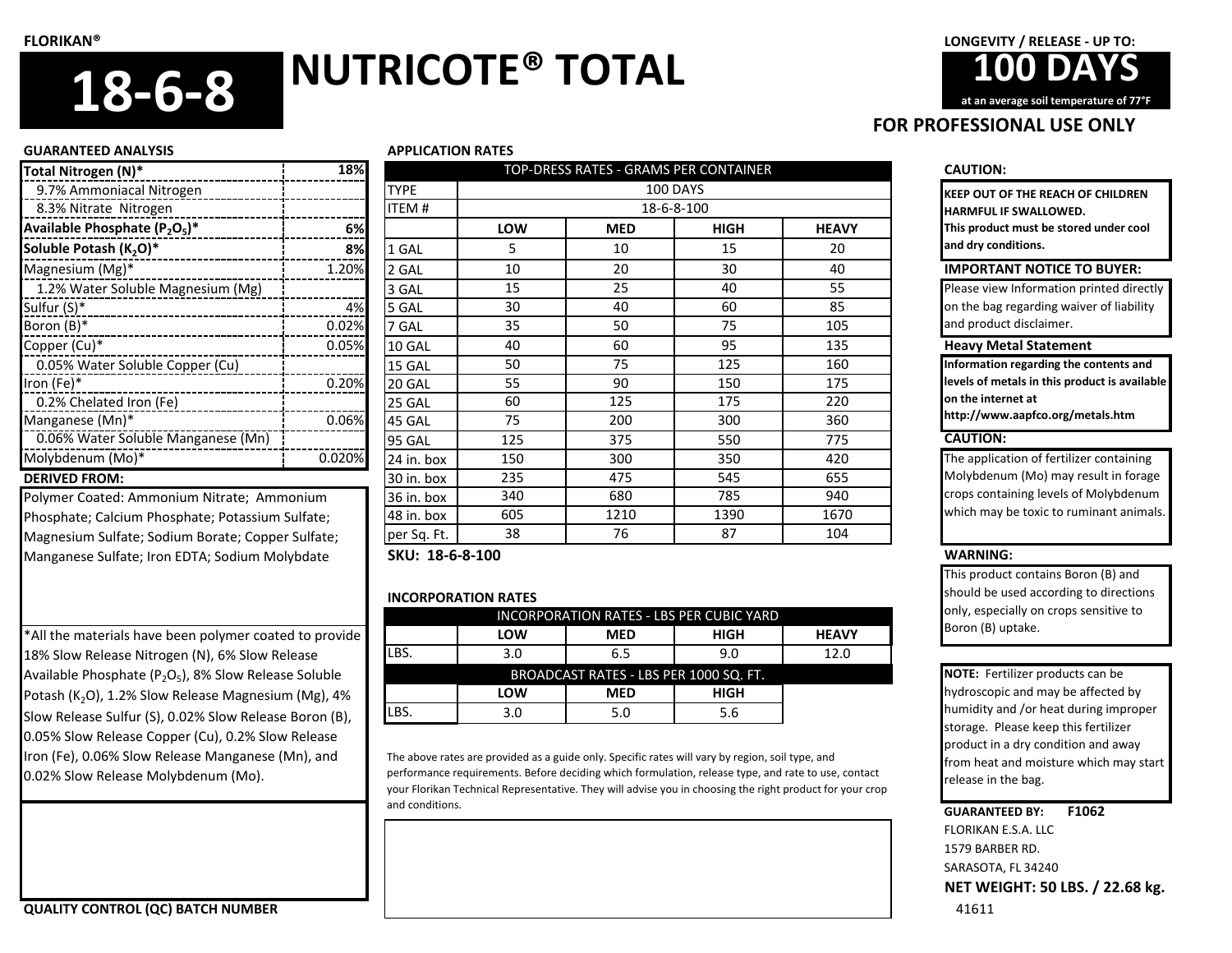**140 Days at avg soil temperature of 77°F**

#### **GUARANTEED ANALYSIS APPLICATION RATES**

| Total Nitrogen (N)*                | 18%    |             |
|------------------------------------|--------|-------------|
| 9.7% Ammoniacal Nitrogen           |        | <b>TYPE</b> |
| 8.3% Nitrate Nitrogen              |        | ITEM#       |
| Available Phosphate $(P_2O_5)^*$   | 6%     |             |
| Soluble Potash (K <sub>2</sub> O)* | 8%     | 1 GAL       |
| Magnesium (Mg)*                    | 1.20%  | 2 GAL       |
| 1.2% Water Soluble Magnesium (Mg)  |        | 3 GAL       |
| Sulfur (S)*                        | 4%     | 5 GAL       |
| Boron (B)*                         | 0.02%  | 7 GAL       |
| Copper (Cu)*                       | 0.05%  | 10 GAL      |
| 0.05% Water Soluble Copper (Cu)    |        | 15 GAL      |
| Iron (Fe)*                         | 0.20%  | 20 GAL      |
| 0.2% Chelated Iron (Fe)            |        | 25 GAL      |
| Manganese (Mn)*                    | 0.06%  | 45 GAL      |
| 0.06% Water Soluble Manganese (Mn) |        | 95 GAL      |
| Molybdenum (Mo)*                   | 0.020% | 24 in. box  |
| <b>DERIVED FROM:</b>               |        | 30 in. hox  |

Polymer Coated: Ammonium Nitrate; Ammonium Phosphate; Calcium Phosphate; Potassium Sulfate; Magnesium Sulfate; Sodium Borate; Copper Sulfate; Manganese Sulfate; Iron EDTA; Sodium Molybdate

\*All the materials have been polymer coated to provide 18% Slow Release Nitrogen (N), 6% Slow Release Available Phosphate ( $P_2O_5$ ), 8% Slow Release Soluble Potash (K<sub>2</sub>O), 1.2% Slow Release Magnesium (Mg), 4% Slow Release Sulfur (S), 0.02% Slow Release Boron (B), 0.05% Slow Release Copper (Cu), 0.2% Slow Release Iron (Fe), 0.06% Slow Release Manganese (Mn), and 0.02% Slow Release Molybdenum (Mo).

| Total Nitrogen (N)*                               | 18%    |               |            | TOP-DRESS RATES - GRAMS PER CONTAINER |                 |              | <b>CAUTION:</b>    |
|---------------------------------------------------|--------|---------------|------------|---------------------------------------|-----------------|--------------|--------------------|
| 9.7% Ammoniacal Nitrogen                          |        | <b>TYPE</b>   |            |                                       | <b>140 DAYS</b> |              | <b>KEEP OUT (</b>  |
| 8.3% Nitrate Nitrogen                             |        | <b>ITEM#</b>  |            |                                       | 18-6-8-140      |              | <b>HARMFUL</b>     |
| Available Phosphate $(P_2O_5)^*$                  | 6%l    |               | <b>LOW</b> | <b>MED</b>                            | <b>HIGH</b>     | <b>HEAVY</b> | This produ         |
| Soluble Potash (K <sub>2</sub> O)*                | 8%     | 1 GAL         | 10         | 15                                    | 25              | 35           | and dry cor        |
| Magnesium (Mg)*                                   | 1.20%  | 2 GAL         | 15         | 25                                    | 35              | 50           | <b>IMPORTA</b>     |
| 1.2% Water Soluble Magnesium (Mg)                 |        | 3 GAL         | 25         | 35                                    | 50              | 70           | Please view        |
| Sulfur (S)*<br>------------------------------     | 4%     | 5 GAL         | 40         | 50                                    | 60              | 85           | on the bag         |
| Boron (B)*<br>-------------------                 | 0.02%  | 7 GAL         | 45         | 55                                    | 80              | 110          | and produc         |
| Copper (Cu)*                                      | 0.05%  | 10 GAL        | 50         | 85                                    | 120             | 145          | <b>Heavy Me</b>    |
| 0.05% Water Soluble Copper (Cu)                   |        | 15 GAL        | 75         | 100                                   | 150             | 180          | <b>Information</b> |
| Iron (Fe)*                                        | 0.20%  | 20 GAL        | 85         | 125                                   | 175             | 210          | levels of me       |
| 0.2% Chelated Iron (Fe)                           |        | 25 GAL        | 100        | 150                                   | 200             | 250          | on the inter       |
| Manganese (Mn)*                                   | 0.06%  | 45 GAL        | 150        | 250                                   | 350             | 420          | http://wwv         |
| 0.06% Water Soluble Manganese (Mn)                |        | <b>95 GAL</b> | 250        | 450                                   | 625             | 750          | <b>CAUTION:</b>    |
| Molybdenum (Mo)*                                  | 0.020% | 24 in. box    | 240        | 490                                   | 565             | 696          | The applica        |
| <b>DERIVED FROM:</b>                              |        | 30 in. box    | 380        | 775                                   | 880             | 1050         | Molybdenu          |
| Polymer Coated: Ammonium Nitrate; Ammonium        |        | 36 in. box    | 550        | 1100                                  | 1280            | 1525         | crops conta        |
| Phosphate; Calcium Phosphate; Potassium Sulfate;  |        | 48 in. box    | 975        | 2000                                  | 2290            | 2785         | which may          |
| Magnesium Sulfate; Sodium Borate; Copper Sulfate; |        | per Sq. Ft.   | 61         | 125                                   | 143             | 174          |                    |
|                                                   |        |               |            |                                       |                 |              |                    |

**SKU: 18-6-8-140 WARNING:**

## **INCORPORATION RATES**

| <b>INCORPOR</b> |     |                                        |             |              |
|-----------------|-----|----------------------------------------|-------------|--------------|
|                 | LOW | <b>MED</b>                             | <b>HIGH</b> | <b>HEAVY</b> |
| LBS.            | 4.5 | 8.0                                    | 11.0        | 14.0         |
|                 |     | BROADCAST RATES - LBS PER 1000 SQ. FT. |             |              |
|                 | LOW | <b>MED</b>                             | <b>HIGH</b> |              |
| LBS.            | 8.8 | 9.7                                    | 10.0        |              |

The above rates are provided as a guide only. Specific rates will vary by region, soil type, and performance requirements. Before deciding which formulation, release type, and rate to use, contact your Florikan Technical Representative. They will advise you in choosing the right product for your crop and conditions.

**KEEP OUT OF THE REACH OF CHILDREN HARMFUL IF SWALLOWED. This product must be stored under cool** 

**and dry conditions.**

**FOR PROFESSIONAL USE ONLY**

#### **IMPORTANT NOTICE TO BUYER:**

Please view Information printed directly on the bag regarding waiver of liability and product disclaimer.

## **Heavy Metal Statement**

**Information regarding the contents and levels of metals in this product is available on the internet at** 

**http://www.aapfco.org/metals.htm**

The application of fertilizer containing Molybdenum (Mo) may result in forage crops containing levels of Molybdenum which may be toxic to ruminant animals.

This product contains Boron (B) and should be used according to directions only, especially on crops sensitive to Boron (B) uptake.

**NOTE:** Fertilizer products can be hydroscopic and may be affected by humidity and /or heat during improper storage. Please keep this fertilizer product in a dry condition and away from heat and moisture which may start release in the bag.

## **GUARANTEED BY: F1062**

FLORIKAN E.S.A. LLC 1579 BARBER RD. SARASOTA, FL 34240 **NET WEIGHT: 50 LBS. / 22.68 kg.**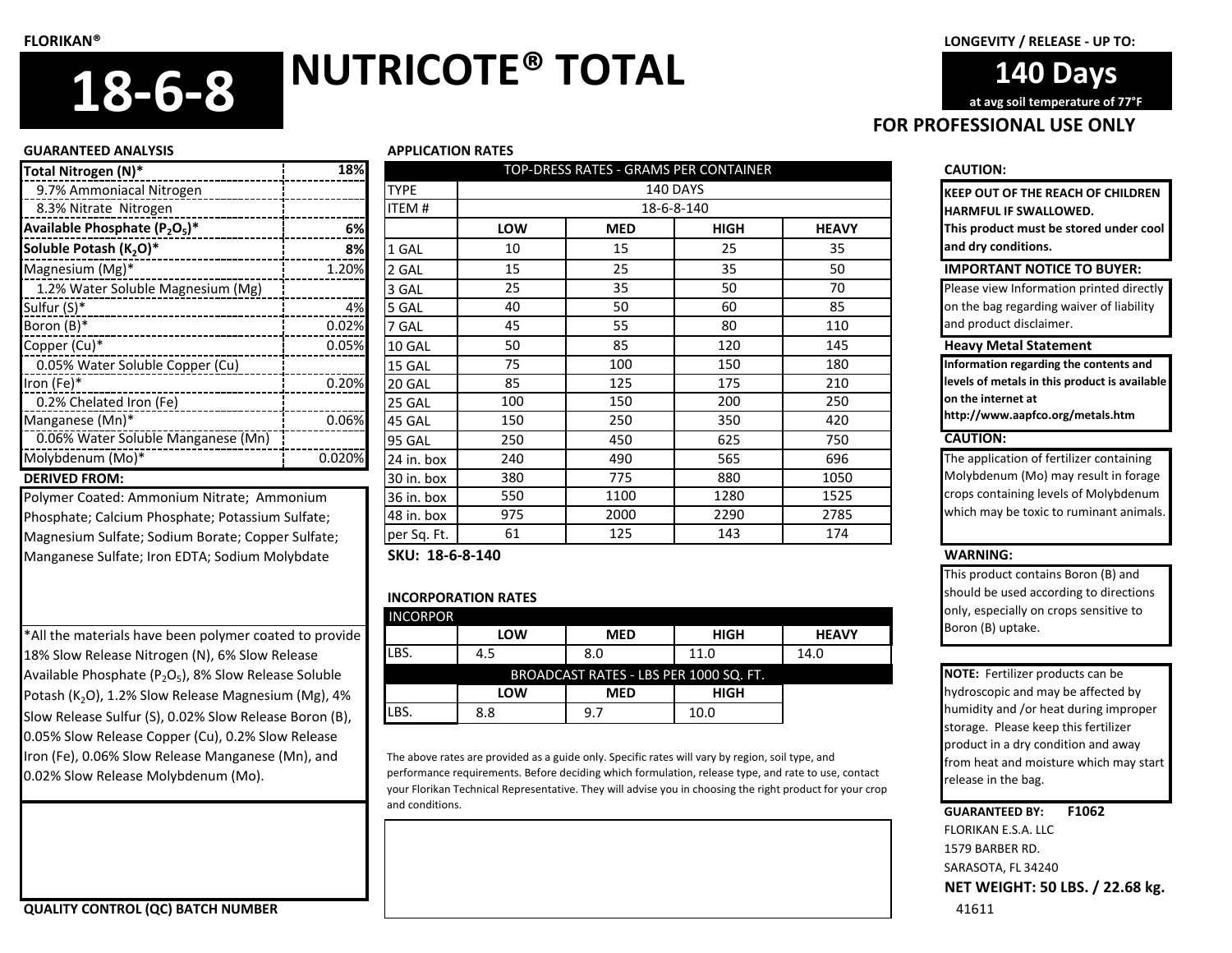**FOR PROFESSIONAL USE ONLY 180 Days at avg soil temperature of 77°F**

#### **GUARANTEED ANALYSIS APPLICATION RATES**

| Total Nitrogen (N)*                | 18%    |             |
|------------------------------------|--------|-------------|
| 9.7% Ammoniacal Nitrogen           |        | <b>TYPE</b> |
| 8.3% Nitrate Nitrogen              |        | ITEM #      |
| Available Phosphate $(P_2O_5)^*$   | 6%     |             |
| Soluble Potash (K <sub>2</sub> O)* | 8%     | 1 GAL       |
| Magnesium (Mg)*                    | 1.20%  | 2 GAL       |
| 1.2% Water Soluble Magnesium (Mg)  |        | 3 GAL       |
| Sulfur (S)*                        | 4%     | 5 GAL       |
| Boron (B)*                         | 0.02%  | 7 GAL       |
| Copper (Cu)*                       | 0.05%  | 10 GAL      |
| 0.05% Water Soluble Copper (Cu)    |        | 15 GAL      |
| Iron (Fe)*                         | 0.20%  | 20 GAL      |
| 0.2% Chelated Iron (Fe)            |        | 25 GAL      |
| Manganese (Mn)*                    | 0.06%  | 45 GAL      |
| 0.06% Water Soluble Manganese (Mn) |        | 95 GAL      |
| Molybdenum (Mo)*                   | 0.020% | 24 in. box  |
| <b>DERIVED FROM:</b>               |        | 30 in. hox  |

Manganese Sulfate; Iron EDTA; Sodium Molybdate

\*All the materials have been polymer coated to provide 18% Slow Release Nitrogen (N), 6% Slow Release Available Phosphate ( $P_2O_5$ ), 8% Slow Release Soluble Potash (K<sub>2</sub>O), 1.2% Slow Release Magnesium (Mg), 4% Slow Release Sulfur (S), 0.02% Slow Release Boron (B), 0.05% Slow Release Copper (Cu), 0.2% Slow Release Iron (Fe), 0.06% Slow Release Manganese (Mn), and 0.02% Slow Release Molybdenum (Mo).

| Total Nitrogen (N)*                               | 18%    |                 | TOP-DRESS RATES - GRAMS PER CONTAINER |            |             |              |                    |
|---------------------------------------------------|--------|-----------------|---------------------------------------|------------|-------------|--------------|--------------------|
| 9.7% Ammoniacal Nitrogen                          |        | <b>TYPE</b>     |                                       |            | 180 DAYS    |              | <b>KEEP OUT OF</b> |
| 8.3% Nitrate Nitrogen                             |        | <b>ITEM#</b>    |                                       |            | 18-6-8-180  |              | <b>HARMFUL IF:</b> |
| Available Phosphate $(P_2O_5)^*$                  | 6%l    |                 | LOW                                   | <b>MED</b> | <b>HIGH</b> | <b>HEAVY</b> | This product       |
| Soluble Potash (K <sub>2</sub> O)*                | 8%     | 1 GAL           | 10                                    | 15         | 20          | 30           | and dry cond       |
| Magnesium (Mg)*                                   | 1.20%  | 2 GAL           | 15                                    | 25         | 35          | 50           | <b>IMPORTAN</b>    |
| 1.2% Water Soluble Magnesium (Mg)                 |        | 3 GAL           | 30                                    | 45         | 60          | 75           | Please view I      |
| Sulfur (S)*                                       | 4%     | 5 GAL           | 45                                    | 55         | 80          | 96           | on the bag re      |
| Boron (B)*<br>-------------------------           | 0.02%  | 7 GAL           | 50                                    | 60         | 90          | 110          | and product        |
| Copper (Cu)*                                      | 0.05%  | 10 GAL          | 60                                    | 90         | 135         | 160          | <b>Heavy Met</b>   |
| 0.05% Water Soluble Copper (Cu)                   |        | 15 GAL          | 75                                    | 125        | 150         | 190          | Information i      |
| Iron (Fe)*                                        | 0.20%  | 20 GAL          | 100                                   | 150        | 200         | 245          | levels of met      |
| 0.2% Chelated Iron (Fe)                           |        | 25 GAL          | 125                                   | 175        | 250         | 300          | on the intern      |
| Manganese (Mn)*                                   | 0.06%  | 45 GAL          | 200                                   | 275        | 450         | 540          | http://www.        |
| 0.06% Water Soluble Manganese (Mn)                |        | 95 GAL          | 350                                   | 575        | 800         | 960          | <b>CAUTION:</b>    |
| Molybdenum (Mo)*                                  | 0.020% | 24 in. box      | 303                                   | 605        | 696         | 835          | The applicati      |
| <b>DERIVED FROM:</b>                              |        | 30 in. box      | 473                                   | 946        | 1088        | 1305         | Molybdenun         |
| Polymer Coated: Ammonium Nitrate; Ammonium        |        | 36 in. box      | 681                                   | 1362       | 1566        | 1880         | crops contai       |
| Phosphate; Calcium Phosphate; Potassium Sulfate;  |        | 48 in. box      | 1211                                  | 2421       | 2785        | 3341         | which may b        |
| Magnesium Sulfate; Sodium Borate; Copper Sulfate; |        | per Sq. Ft.     | 76                                    | 151        | 174         | 209          |                    |
| Manganese Sulfate: Iron EDTA: Sodium Molvbdate    |        | SKU: 18-6-8-180 |                                       |            |             |              | <b>WARNING:</b>    |

## **INCORPORATION RATES**

| <b>INCORPORATION RATES - LBS PER CUBIC YARD</b> |            |            |             |              |  |  |
|-------------------------------------------------|------------|------------|-------------|--------------|--|--|
|                                                 | <b>LOW</b> | <b>MED</b> | <b>HIGH</b> | <b>HEAVY</b> |  |  |
| LBS.                                            | 6.0        | 10.0       | 14.0        | 17.0         |  |  |
| BROADCAST RATES - LBS PER 1000 SQ. FT.          |            |            |             |              |  |  |
|                                                 | <b>LOW</b> | <b>MED</b> | <b>HIGH</b> |              |  |  |
| LBS.                                            | 8.0        | 10.0       | 11.1        |              |  |  |

The above rates are provided as a guide only. Specific rates will vary by region, soil type, and performance requirements. Before deciding which formulation, release type, and rate to use, contact your Florikan Technical Representative. They will advise you in choosing the right product for your crop and conditions.

**KEEP OUT OF THE REACH OF CHILDREN HARMFUL IF SWALLOWED. This product must be stored under cool and dry conditions.**

## **IMPORTANT NOTICE TO BUYER:**

Please view Information printed directly on the bag regarding waiver of liability and product disclaimer

## **Heavy Metal Statement**

**Information regarding the contents and levels of metals in this product is available on the internet at** 

**http://www.aapfco.org/metals.htm**

The application of fertilizer containing Molybdenum (Mo) may result in forage crops containing levels of Molybdenum which may be toxic to ruminant animals.

This product contains Boron (B) and should be used according to directions only, especially on crops sensitive to Boron (B) uptake.

**NOTE:** Fertilizer products can be hydroscopic and may be affected by humidity and /or heat during improper storage. Please keep this fertilizer product in a dry condition and away from heat and moisture which may start release in the bag.

## **GUARANTEED BY: F1062**

FLORIKAN E.S.A. LLC 1579 BARBER RD. SARASOTA, FL 34240 **NET WEIGHT: 50 LBS. / 22.68 kg.**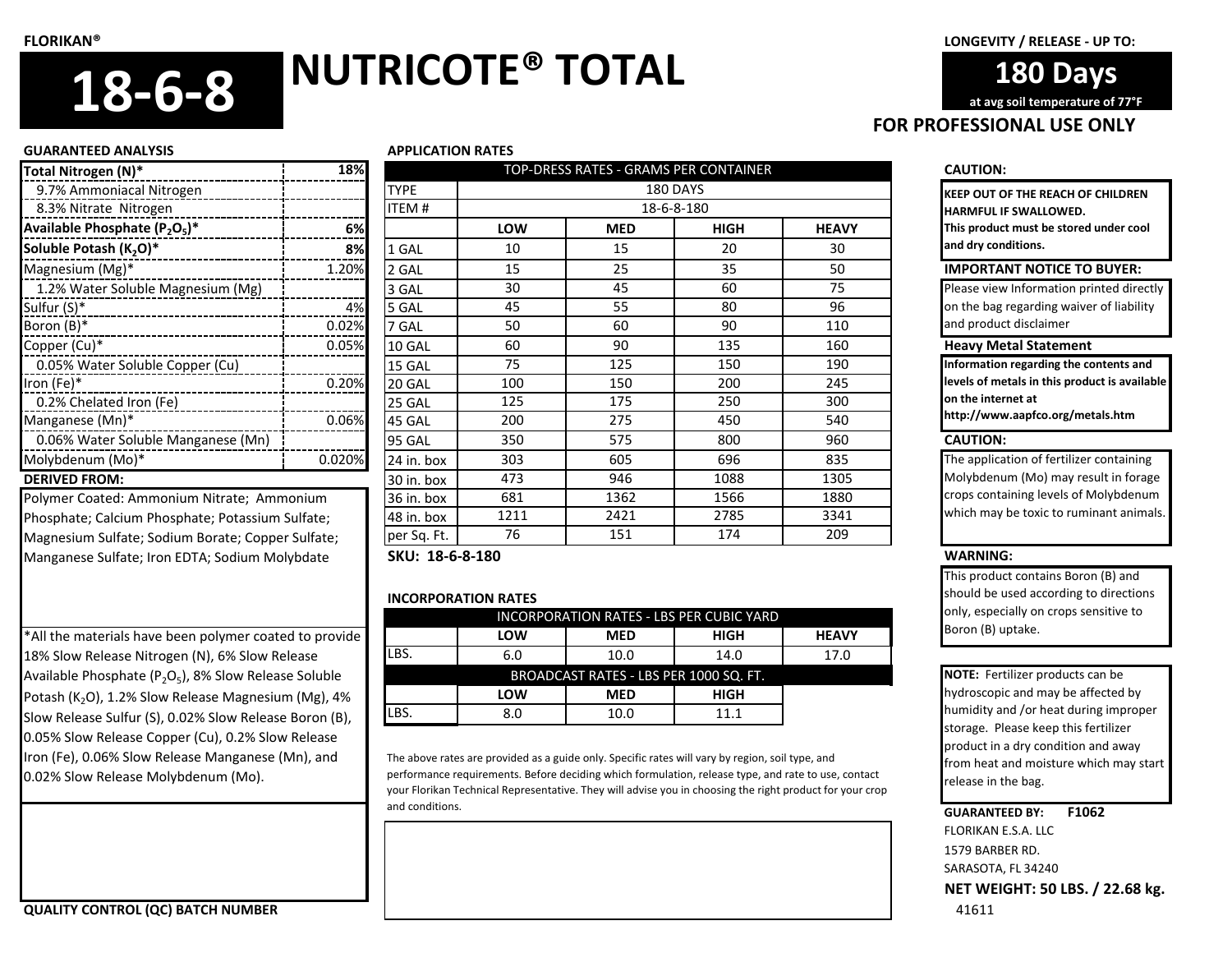**270 Days** 

**FOR PROFESSIONAL USE ONLY at avg soil temperature of 77°F**

#### **GUARANTEED ANALYSIS APPLICATION RATES**

| Total Nitrogen (N)*                | 18%    |            |
|------------------------------------|--------|------------|
| 9.7% Ammoniacal Nitrogen           |        | TYPE       |
| 8.3% Nitrate Nitrogen              |        | ITEM #     |
| Available Phosphate $(P_2O_5)^*$   | 6%     |            |
| Soluble Potash (K <sub>2</sub> O)* | 8%     | 1 GAL      |
| Magnesium (Mg)*                    | 1.20%  | 2 GAL      |
| 1.2% Water Soluble Magnesium (Mg)  |        | 3 GAL      |
| Sulfur (S)*                        | 4%     | 5 GAL      |
| Boron (B)*                         | 0.02%  | 7 GAL      |
| Copper (Cu)*                       | 0.05%  | 10 GAL     |
| 0.05% Water Soluble Copper (Cu)    |        | 15 GAL     |
| Iron (Fe)*                         | 0.20%  | 20 GAL     |
| 0.2% Chelated Iron (Fe)            |        | 25 GAL     |
| Manganese (Mn)*                    | 0.06%  | 45 GAL     |
| 0.06% Water Soluble Manganese (Mn) |        | 95 GAL     |
| Molybdenum (Mo)*                   | 0.020% | 24 in. box |
|                                    |        |            |

Polymer Coated: Ammonium Nitrate; Ammonium Phosphate; Calcium Phosphate; Potassium Sulfate; Magnesium Sulfate; Sodium Borate; Copper Sulfate; Manganese Sulfate; Iron EDTA; Sodium Molybdate

\*All the materials have been polymer coated to provide 18% Slow Release Nitrogen (N), 6% Slow Release Available Phosphate ( $P_2O_5$ ), 8% Slow Release Soluble Potash (K<sub>2</sub>O), 1.2% Slow Release Magnesium (Mg), 4% Slow Release Sulfur (S), 0.02% Slow Release Boron (B), 0.05% Slow Release Copper (Cu), 0.2% Slow Release Iron (Fe), 0.06% Slow Release Manganese (Mn), and 0.02% Slow Release Molybdenum (Mo).

| Total Nitrogen (N)*                               | 18%    | TOP-DRESS RATES - GRAMS PER CONTAINER |      |            |             |              | <b>CAUTION:</b>    |
|---------------------------------------------------|--------|---------------------------------------|------|------------|-------------|--------------|--------------------|
| 9.7% Ammoniacal Nitrogen                          |        | <b>TYPE</b><br>270 DAYS               |      |            |             |              | <b>KEEP OUT OF</b> |
| 8.3% Nitrate Nitrogen                             |        | <b>ITEM#</b>                          |      | 18-6-8-270 |             |              | <b>HARMFUL IF:</b> |
| Available Phosphate $(P_2O_5)^*$                  | 6%l    |                                       | LOW  | <b>MED</b> | <b>HIGH</b> | <b>HEAVY</b> | This product       |
| Soluble Potash (K <sub>2</sub> O)*                | 8%     | 1 GAL                                 | 12   | 17         | 23          | 35           | and dry cond       |
| Magnesium (Mg)*                                   | 1.20%  | 2 GAL                                 | 20   | 30         | 45          | 55           | <b>IMPORTAN</b>    |
| 1.2% Water Soluble Magnesium (Mg)                 |        | 3 GAL                                 | 40   | 55         | 75          | 90           | Please view I      |
| Sulfur (S)*                                       | 4%     | 5 GAL                                 | 55   | 70         | 90          | 110          | on the bag re      |
| Boron (B)*<br>-------------------------           | 0.02%  | 7 GAL                                 | 60   | 85         | 120         | 145          | and product        |
| Copper (Cu)*                                      | 0.05%  | 10 GAL                                | 85   | 120        | 145         | 175          | <b>Heavy Met</b>   |
| 0.05% Water Soluble Copper (Cu)                   |        | 15 GAL                                | 100  | 145        | 175         | 210          | Information i      |
| Iron (Fe)*                                        | 0.20%  | 20 GAL                                | 137  | 190        | 235         | 285          | levels of met      |
| 0.2% Chelated Iron (Fe)                           |        | 25 GAL                                | 175  | 210        | 300         | 360          | on the intern      |
| Manganese (Mn)*                                   | 0.06%  | 45 GAL                                | 250  | 375        | 500         | 610          | http://www.        |
| 0.06% Water Soluble Manganese (Mn)                |        | 95 GAL                                | 500  | 750        | 1050        | 1300         | <b>CAUTION:</b>    |
| Molybdenum (Mo)*                                  | 0.020% | 24 in. box                            | 430  | 880        | 1015        | 1210         | The applicati      |
| <b>DERIVED FROM:</b>                              |        | 30 in. box                            | 670  | 1380       | 1580        | 1900         | Molybdenun         |
| Polymer Coated: Ammonium Nitrate; Ammonium        |        | 36 in. box                            | 965  | 1985       | 2280        | 2740         | crops contai       |
| Phosphate; Calcium Phosphate; Potassium Sulfate;  |        | 48 in. box                            | 1715 | 3530       | 4060        | 4875         | which may b        |
| Magnesium Sulfate; Sodium Borate; Copper Sulfate; |        | per Sq. Ft.                           | 107  | 221        | 254         | 305          |                    |
| Manganese Sulfate: Iron EDTA: Sodium Molvbdate    |        | SKU: 18-6-8-270                       |      |            |             |              | <b>WARNING:</b>    |

## **INCORPORATION RATES**

| <b>INCORPORATION RATES - LBS PER CUBIC YARD</b> |            |            |             |              |  |  |
|-------------------------------------------------|------------|------------|-------------|--------------|--|--|
|                                                 | <b>LOW</b> | <b>MED</b> | HIGH        | <b>HEAVY</b> |  |  |
| LBS.                                            | 8.0        | 12.0       | 18.0        | 22.0         |  |  |
| BROADCAST RATES - LBS PER 1000 SQ. FT.          |            |            |             |              |  |  |
|                                                 | LOW        | <b>MED</b> | <b>HIGH</b> |              |  |  |
| LBS.                                            | 12.0       | 15.0       | 16.7        |              |  |  |

The above rates are provided as a guide only. Specific rates will vary by region, soil type, and performance requirements. Before deciding which formulation, release type, and rate to use, contact your Florikan Technical Representative. They will advise you in choosing the right product for your crop and conditions.

**KEEP OUT OF THE REACH OF CHILDREN HARMFUL IF SWALLOWED. This product must be stored under cool and dry conditions.**

## **IMPORTANT NOTICE TO BUYER:**

Please view Information printed directly on the bag regarding waiver of liability and product disclaimer.

## **Heavy Metal Statement**

**Information regarding the contents and levels of metals in this product is available on the internet at** 

**http://www.aapfco.org/metals.htm**

The application of fertilizer containing Molybdenum (Mo) may result in forage crops containing levels of Molybdenum which may be toxic to ruminant animals.

This product contains Boron (B) and should be used according to directions only, especially on crops sensitive to Boron (B) uptake.

**NOTE:** Fertilizer products can be hydroscopic and may be affected by humidity and /or heat during improper storage. Please keep this fertilizer product in a dry condition and away from heat and moisture which may start release in the bag.

## **GUARANTEED BY: F1062**

FLORIKAN E.S.A. LLC 1579 BARBER RD. SARASOTA, FL 34240 **NET WEIGHT: 50 LBS. / 22.68 kg.**